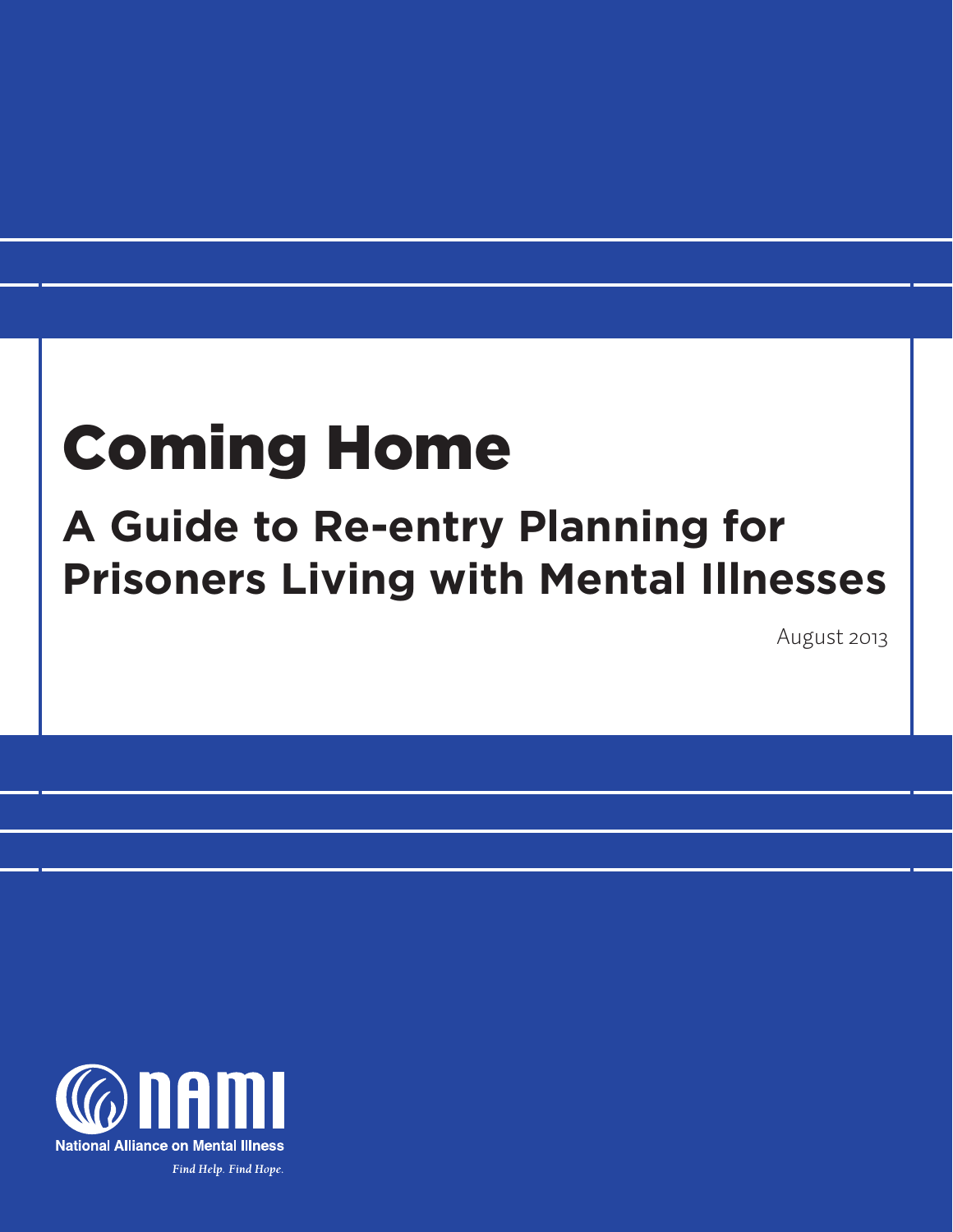## Table of Contents

#### **Getting Started**

## **Things to Think About Before and After Release**

NAMI, the National Alliance on Mental Illness, is the nation's largest grassroots mental health organization dedicated to building better lives for the millions of Americans affected by mental illness. NAMI advocates for access to services, treatment, supports and research and is steadfast in its commitment to raising awareness and building a community of hope for all of those in need.

Written by Andrea Taylor. Copyright 2013 by the National Alliance on Mental Illness. Copies of this publication can be downloaded at www.nami.org/criminalization NAMI, 3803 N. Fairfax Dr., Suite 100, Arlington VA 22203 www.nami.org

HelpLine: 1 (800) 950-NAMI (6264) Twitter: NAMICommunicate Facebook: www.facebook.com/officialNAMI

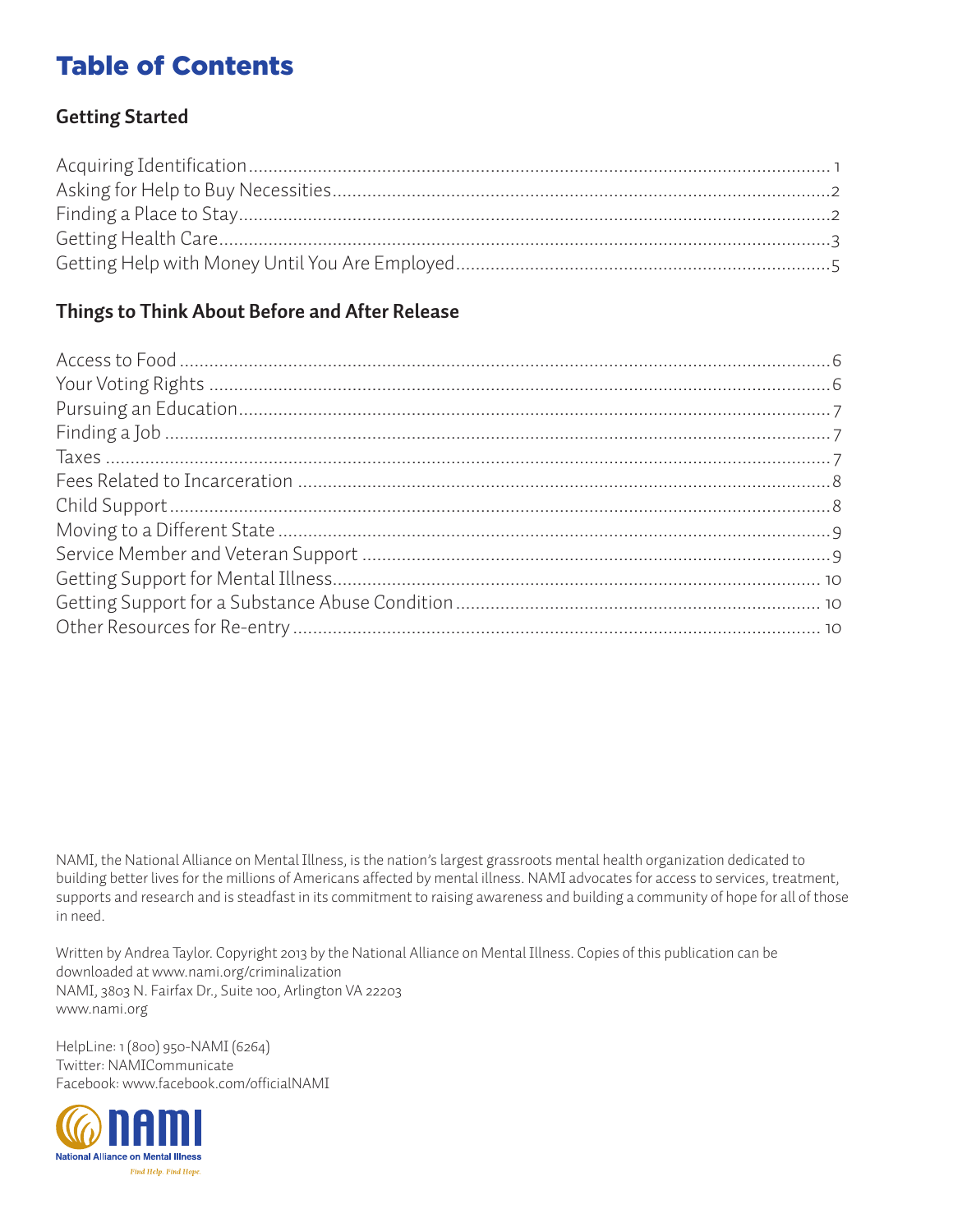## Introduction

In 2011, 20 percent of parolees returned to prison due to a new arrest or another reason<sup>i</sup> . If leaving prison soon, it is important to plan for your release ahead of time to help with a successful transition. This will mean finding a place to stay, restarting any benefits you may have had and ensuring treatment to manage your mental illness. You must plan before your release because it takes time to complete these tasks and you will need them right after your release. If you have personal identification, access to housing, benefits and treatment from the start, it will make your return to the community smoother.

## Getting Started

There are several important things to do before—and immediately after—your release. You should find out if you need to reapply to any public benefits, public housing or Medicaid that you received prior to incarceration. When applying for public benefits, it is important to check with the program agency about eligibility rules because a conviction may impact your ability to receive them. Some states will let you start your application for Medicaid or public housing before you are released. If you can, you should do so. If needed, you should also apply for Social Security before your release. Ask jail or prison authorities whether you can get any help with starting your applications prior to release. If not, a family member or friend may be able to work with the county Department of Social Services to begin applications. Below is information about specific benefits that may be helpful to you. For more general information, please visit www.benefits.gov.

## Acquiring Identification

Identification (ID) is needed to apply for public benefits or a job. If possible, ask family members to help compile these documents. General help on vital documentation can be found at www.usa.gov/Citizen/Topics/Family-Issues/Vital-Docs.shtml.

#### **State Identification Card or Driver License**

While many state Department of Corrections facilities issue a photo ID upon release from prison, not all Departments of Motor Vehicles (DMV) will let you use your corrections ID to prove you are who you say you are. Contact your state DMV for more information about the types of ID they issue and what documentation is needed to acquire them (such as a birth certificate or social security card). A list of DMV locations can be found at www.usa.gov/Topics/Motor-Vehicles.shtml.

#### **Social Security Card**

If you have lost your Social Security card or need to apply for one, you will need original documents proving your U.S. citizenship, age and identity. You will then need to fill out Form SS-5, and send it to the U.S. Social Security Administration. For more information, check out www.ssa.gov/ssnumber.

#### **Birth Certificate**

Typically, you will need a copy of your birth certificate to apply for other forms of ID. To get a copy of your birth certificate, you will need to contact the agency that deals with vital records in the state where you were born. A list of agencies is available at www.cdc.gov/nchs/w2w.htm.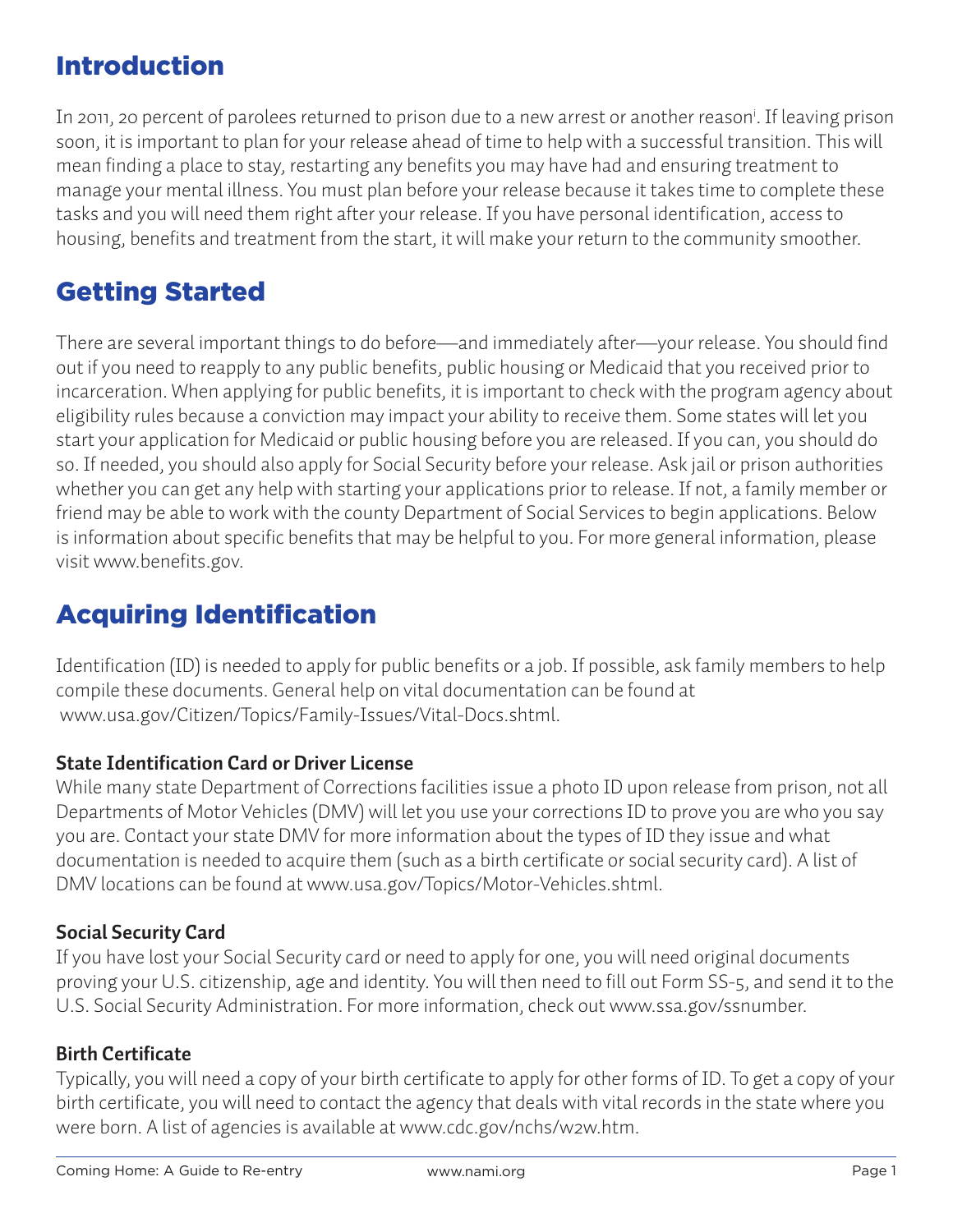## Asking for Help to Buy Necessities

If possible, ask a family member or friend to buy a few basic necessities and bring these to you on the day of your release. You should ask for a set of basic clothing, toiletries and a cell phone. Pay-as-you-go cell phones offer inexpensive service options. You may want to ask your family member or friend to program numbers in for emergency services and your doctor if you have one. Numbers of family and friends who can help you in an emergency should also be programmed in to the phone.

## Finding a Place to Stay

About one in five people leaving prison will soon be homeless<sup>ii</sup>. Re-entrants without stable housing are more likely to return to prison. Be aware that many of these programs will have waiting lists.

#### **Public Housing and Section 8**

Housing agencies usually have two kinds of programs: traditional public housing and the Housing Choice Voucher program (Section 8 housing). In traditional public housing, individuals and families pay a low rent to a housing agency. Section 8 provides vouchers for families and individuals to rent apartments on their own. In the case of vouchers, the housing agency pays part of the rent.

The U.S. Department of Housing and Urban Development (HUD) has rules about who can live in public housing. HUD does not allow people convicted of certain crimes, including sex offenses and methamphetamine production, in public housing. HUD also does not allow people whose current drug or alcohol use affects the health or safety of other residents.

Public Housing Authorities (PHAs) have wide discretion about admissions policies for both Section 8 and public housing. Contact your local PHA for more information about who is eligible. You can also call (800) 955-2232 to get more information about public housing or get contact information on your local PHA at http://portal.hud.gov and searching for "public authority".

**Note:** Be sure to ask if your criminal record affects your placement on any waiting lists for public housing programs.

Some states have public housing available in addition to the local PHA. Contact your state housing agency to find out if they have any programs for low-income individuals or released prisoners returning to the community. A list of state housing agencies can be found at www.ncsha.org/housing-help.

#### **Supportive Housing**

Supportive housing is a special kind of public housing that includes other services needed by the individual renting the apartment, such as case management or an on-site health center. To find out more, contact your local Department of Social Services at www.aphsa.org/Links/links-state.asp or call 211. You can also contact your state housing agency (see link above) or your state mental health agency to find out more about supportive housing. A list of state mental health agencies is online at http://findtreatment.samhsa.gov.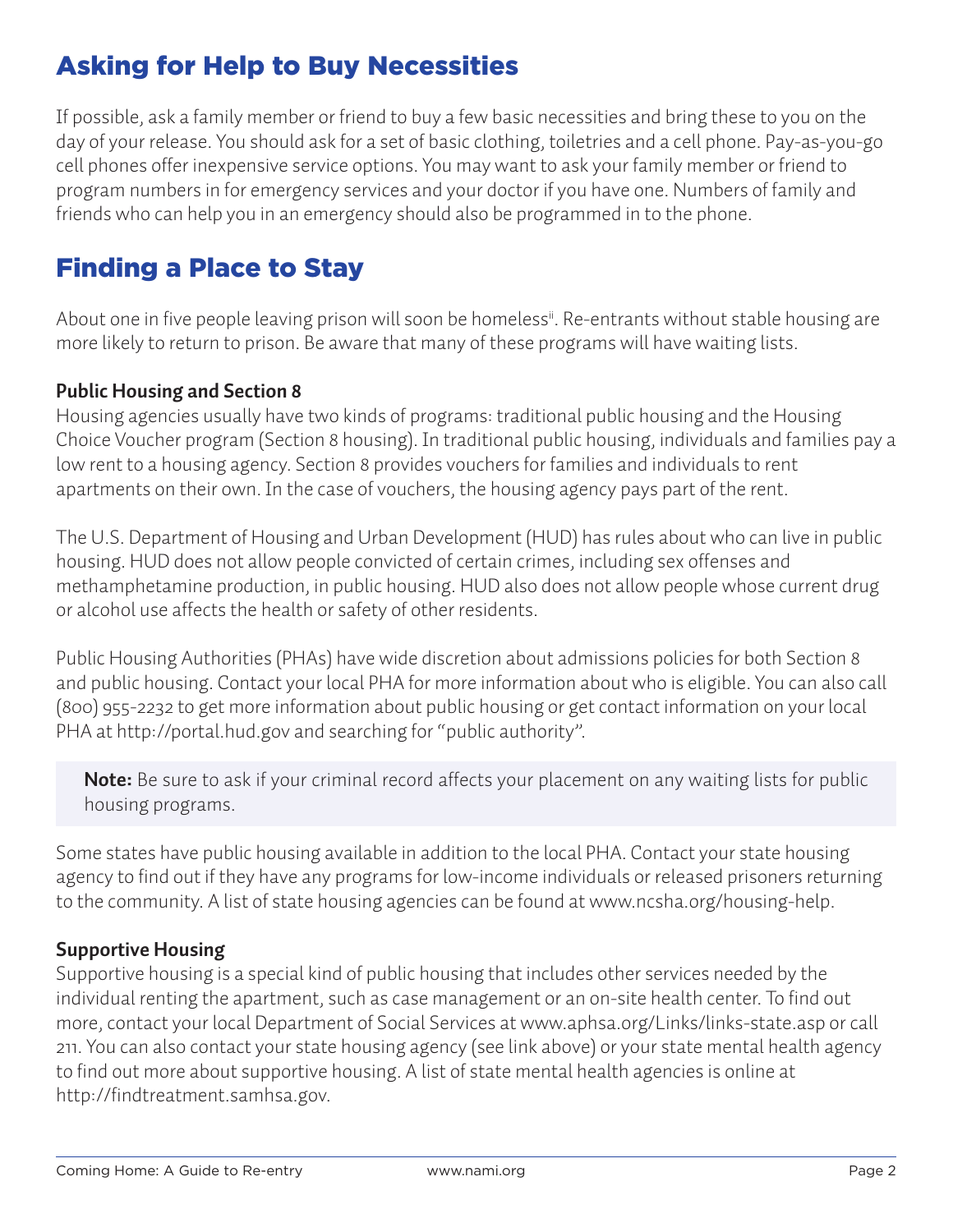#### **Transitional Housing**

Some states have transitional housing programs for people leaving incarceration. Transitional housing provides greater structure, stability and services than some other living arrangements. Programs vary widely across the states and parolees may need to be referred to the program by corrections staff to be eligible. You may also be required to live in a transitional housing situation immediately following release. For more information, contact your state's Department of Corrections. A list of state departments of corrections is available online at http://1.usa.gov/HK9OYx.

#### **Staying with Family**

Staying with family members is a good option for many people. However, it is important to be aware that staying with family can be difficult. Your family members might feel anxious, have trouble paying additional bills or have difficulty in relationships with other family members or friends. It is best to talk through these issues openly with your family members. The NAMI Family-to-Family class can help your family cope. To find out more, contact your NAMI Affiliate at www.nami.org/local.

#### **Homeless Shelters**

If you have nowhere else to go following your release, you can go to a homeless shelter in your area. The websites below have different resources for people who are homeless, including contact information for shelters. You should call the shelter first to ensure that they have room. You may also be able to get more information by calling 211.

#### **Homelessness Resource Center at SAMHSA**

http://homeless.samhsa.gov/Resource/LocalResources.aspx

#### **HUD Office of Community Planning and Development for Homeless Assistance and Resources**  www.hudhre.info/index.cfm?do=viewHomelessResources

**Homeless Shelter Directory**

www.homelessshelterdirectory.org

## Getting Health Care

Going to the doctor regularly is an important part of staying healthy. To do that, you will need some form of health insurance. Starting in 2014, all Americans will be required to have health insurance or pay extra taxes. At www.healthfinder.gov/FindServices, you can find out information about what kind of health care program is right for you. You can also learn more about getting insurance at www.nami.org/healthcoverage.

#### **Mental Health Care**

You can find a mental health treatment center at findtreatment.samhsa.gov or call (800) 662-HELP or (800) 662-4357 for a referral. To find low-cost or free services, be sure to select "sliding fee scale" or "payment assistance" when searching facilities. Call the facility to find out what you would have to pay.

#### **Medicaid**

Medicaid is a government program that provides health insurance to low-income families and people receiving certain government benefits, like Supplemental Security Income (SSI). Some states provide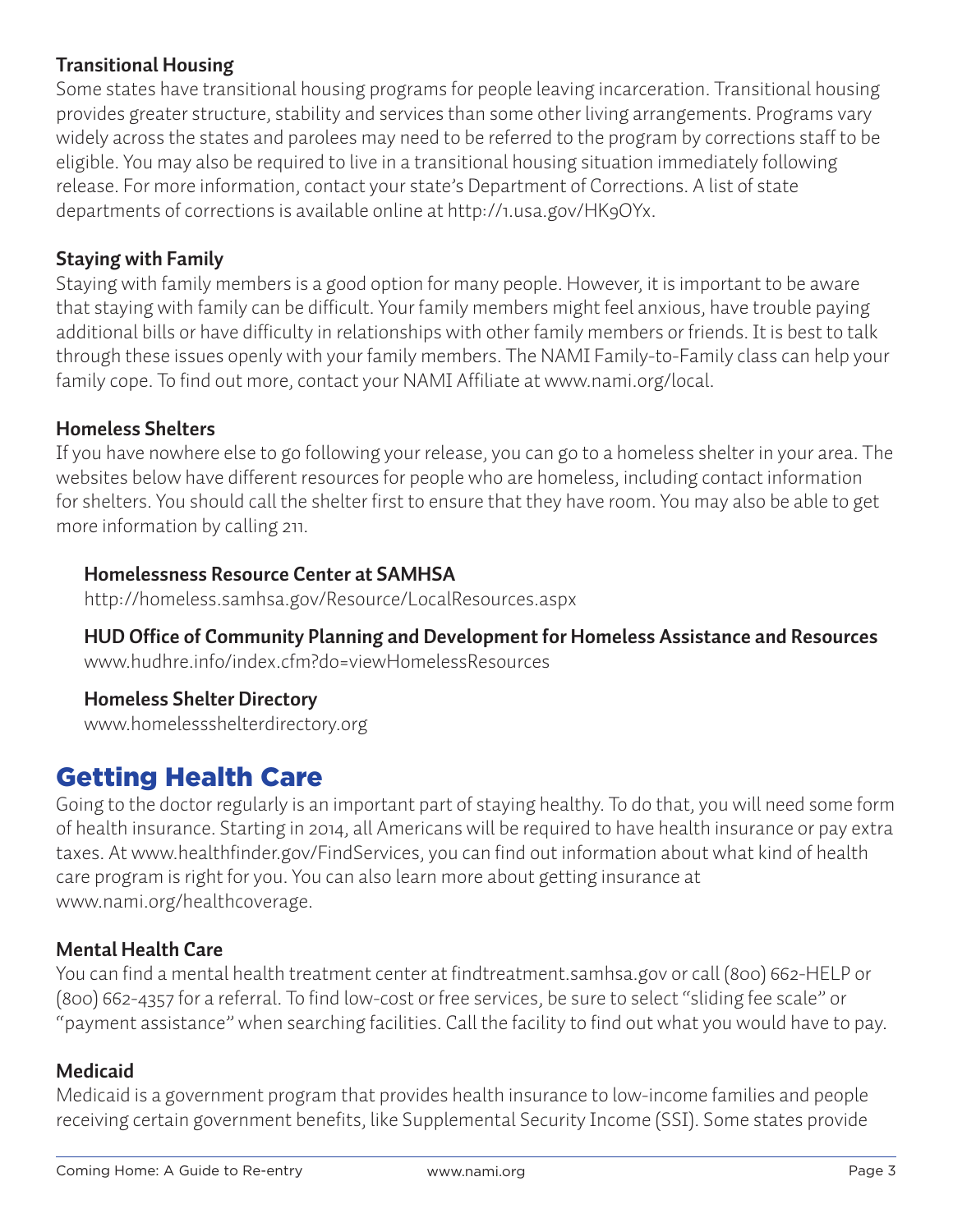insurance to single, childless adults. If you had Medicaid before you were incarcerated because you received SSI, then you must re-apply for SSI before you can be eligible for Medicaid.

Many states are expanding their Medicaid programs as part of the new health care law. They will cover single adults up to 133 percent of the federal poverty line. Check with your local Department of Social Services (in some communities, dial 211) to learn more about your state's Medicaid eligibility rules. You can also check www.healthcare.gov/do-i-qualify-for-medicaid/#howmed to find out whether you qualify for Medicaid.

#### **Private Health Insurance**

The new health care law creates marketplaces for individuals to buy health insurance, starting January 2014. This will allow many people with low incomes to pay for private insurance. For more information, visit www.healthcare.gov.

#### **Medicare**

Medicare is government health insurance for people over 65 or people who have been on Social Security Disability for more than 2 years. If you have become eligible for Medicare while incarcerated, contact the Social Security Administration to learn more about Medicare enrollment. Visit www.ssa.gov or call (800) 772-1213.

Medicare Part A covers in-patient hospital care, and Medicare Part B covers most outpatient treatment. The information below is only for people who were on Medicare before entering jail or prison:

**Medicare Part A** will be suspended during incarceration, but will resume when you are released.

**Medicare Part B** may be affected by incarceration. If you use your Social Security to pay for your Medicare premiums, you will have to start paying for them yourself when you become incarcerated. If you don't, you will have to reapply for Medicare Part B. Before your benefits can start, you have to pay back all of the premiums you missed while incarcerated. Be aware that due to enrollment rules, you may have to wait many months before your insurance restarts. Contact the Social Security Administration to learn more about Medicare enrollment at www.ssa.gov or (800) 772-1213.

#### **Community Health Services**

There are facilities in your community that offer low or no-cost health care. You can find a community health care center by calling (888) ASK-HRSA or (888) 275-4772 or visiting http://findahealthcenter.hrsa.gov/Search\_HCC.aspx.

#### **Medication**

Some states provide exiting prisoners a supply of medication upon release. Check with your state's Department of Corrections or the facility regarding its policies. There are programs to help you pay for your medication, called pharmaceutical assistance programs, and are offered by some states and most drug companies. Check out www.rxassist.org/ for more information. Each company has its own eligibility rules and application procedures.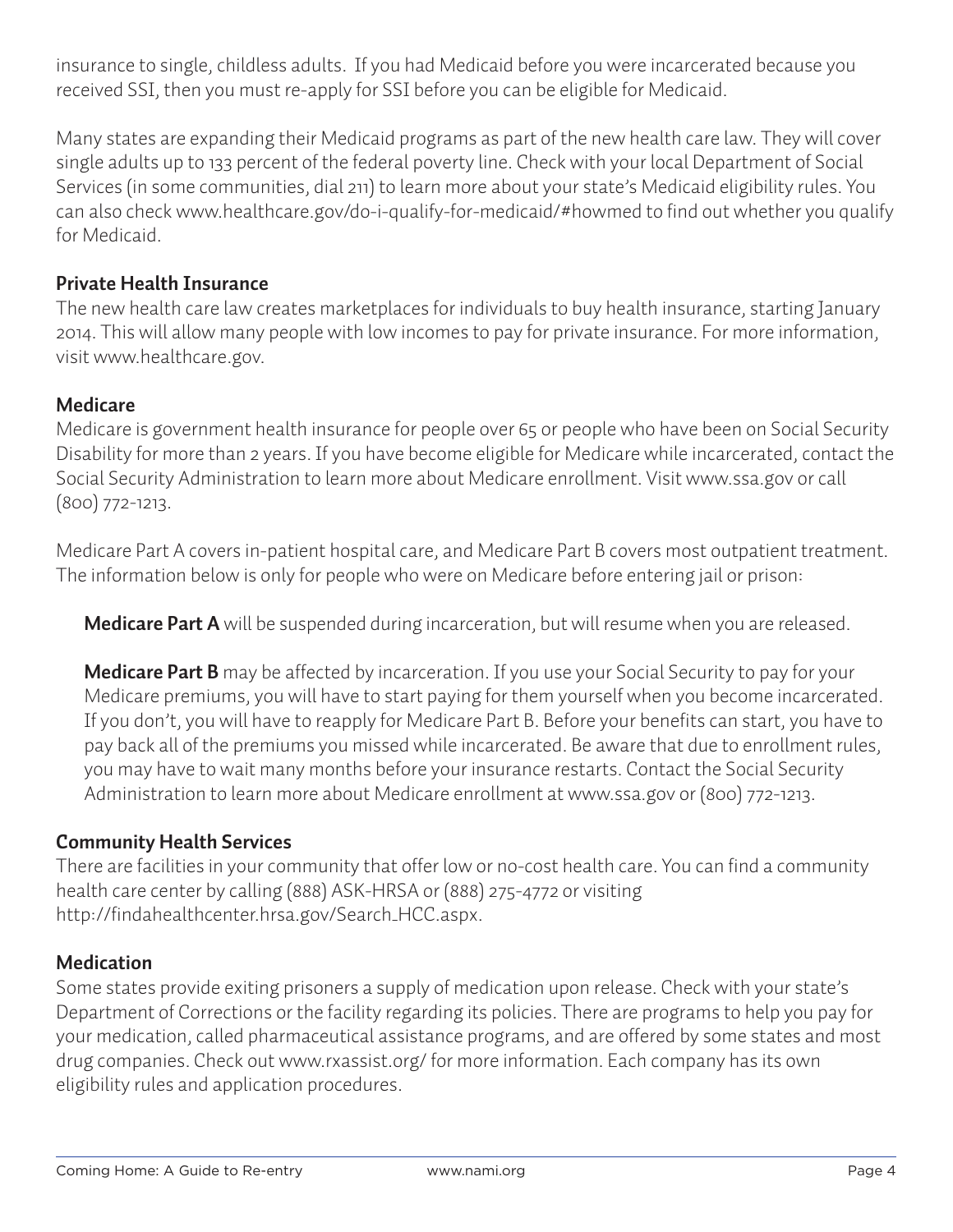Below is information for the prescription assistance programs of some of the major drug companies.

#### **Astra Zeneca**

(800) AZa-ndMe or (800) 292-6363, Monday through Friday, 8:00 a.m. to 6:00 p.m. Eastern Time www.astrazeneca-us.com/patients

#### **Bristol-Myers Squibb**

www.bms.com/products/Pages/programs.aspx

#### **Eli Lilly**

(855) LLY-TRUE or (855) 559-8783 www.lillytruassist.com

#### **Pfizer**

(866) 706-2400 www.phahelps.com

## Getting Help with Money until You Are Employed

#### **Social Security**

The Social Security Administration has several different programs that provide monthly benefits. Traditional Social Security benefits (retirement benefits) are paid based on a lifetime of work. Social Security Disability Insurance (SSD/SSDI) is available to people with a health condition that makes them unable to work. Supplemental Security Income (SSI) provides benefits to eligible people with low i ncome. More information is available at www.ssa.gov/disability on eligibility for SSI and SSDI. You can find more information on SSI at www.ssa.gov/ssi.

**Note:** Social Security will not pay benefits to any person currently living in a facility that is under the supervision of a state agency, such as a prison or jail, for more than 30 continuous days. This includes persons confined to an institution, paid for by the state, because of a court order. For prisoner-specific information, check out http://ssa.gov/pubs/EN-05-10133.pdf

It is important to make sure that Social Security did not pay any benefits while you were incarcerated. If payments were made in error, then you will have to pay them back to the Social Security Administration.

#### **How to Get Back on Social Security**

Many correctional facilities have a pre-release agreement with the Social Security Administration to help people restart or reapply for benefits. If the facility does not have a pre-release agreement, contact Social Security at (800) 772-1213 and give them your Social Security number and your expected release date. A Social Security representative can provide further instructions and make an appointment for you at the local Social Security office. You can find information on the closest Social Security office at https://secure.ssa.gov/ICON/main.jsp.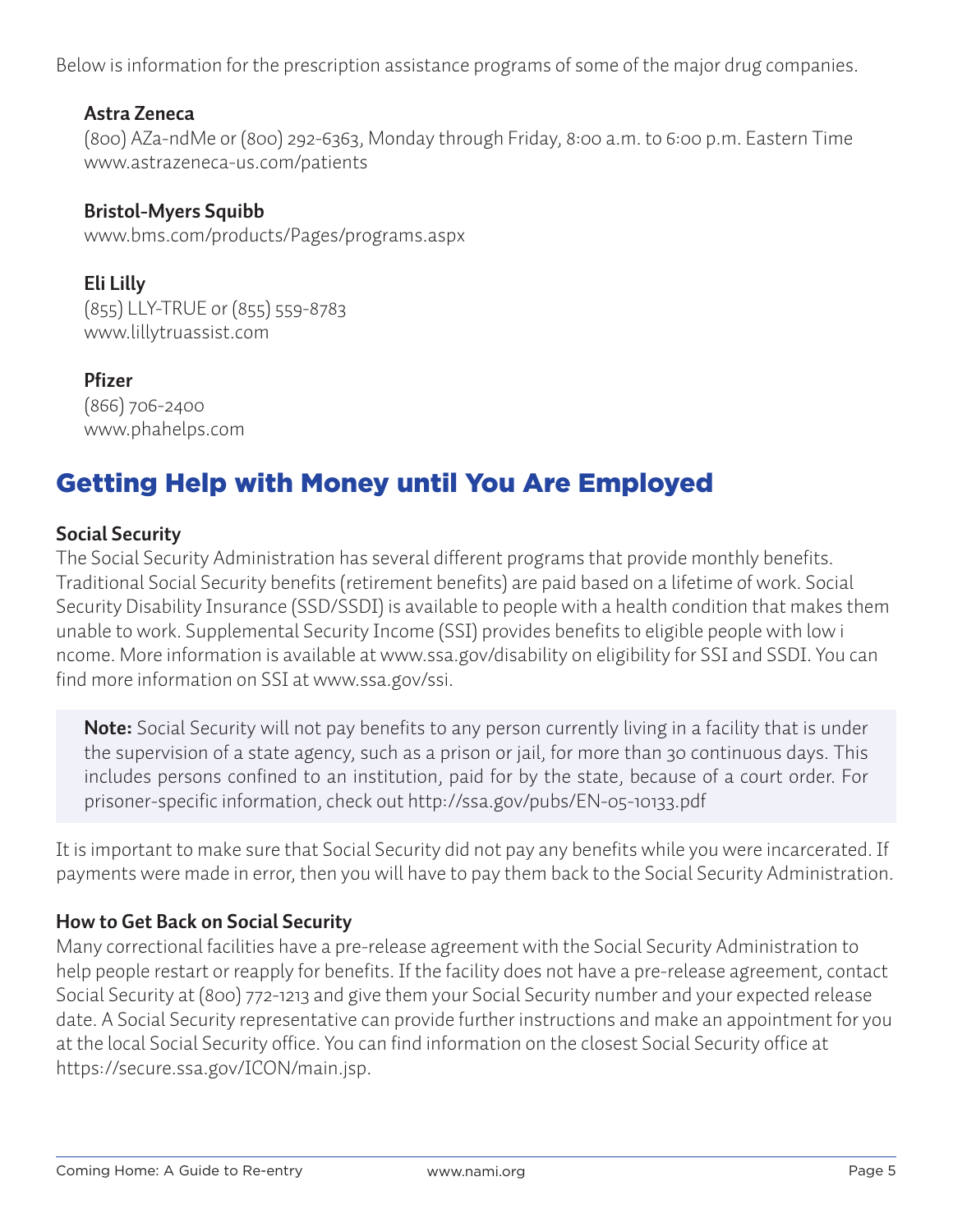#### **Temporary Assistance to Needy Families**

Temporary Assistance to Needy Families (TANF) is commonly known as welfare. TANF provides financial assistance to families with children in need. Some states may also use TANF funds for job training or counseling. Find out more at www.acf.hhs.gov/programs/ofa/programs/tanf/about. For further details, contact your local department of social services or the appropriate state agency, which can be found at www.acf.hhs.gov/programs/ofa/help.

**Note:** Federal law does not allow people convicted of certain crimes (including drug crimes) to receive TANF. However, some states still provide benefits to people in such circumstances. There are also limits on how long you can receive TANF. You will have to check with your local department of social services to find out what your state's rules are.

## Access to Food

Getting enough nutritious food can be difficult. There are programs and places that can help.

#### **Supplemental Nutrition Assistance Program**

Supplemental Nutrition Assistance Program (SNAP), commonly called food stamps, is food assistance provided to low-income individuals. Contact your local department of social services, or call your state's SNAP hotline, if you need to participate in this program. Hotline numbers are available at www.fns.usda.gov/snap/contact\_info/hotlines.htm.

**Note:** Federal law does not allow people convicted of certain crimes (including drug crimes) to receive SNAP. However, some states still provide benefits to people in such circumstances. You will have to check with your local department of social services to find out what your state's rules are.

#### **Food Pantries**

Food pantries may give you food when you do not have enough money for the grocery store. You can use the following websites to find a food bank or food pantry near you:

#### **Feeding America**

http://feedingamerica.org/foodbank-results.aspx

#### **Emergency Food Programs**

www.homelessshelterdirectory.org/foodbanks/index.html

## Your Voting Rights

Voting laws vary by state. Few states allow citizens to vote while incarcerated. Many more allow people on parole or probation to vote. Some states will never allow a person convicted of a felony to vote again. For state specific details, contact your state's Board of Elections (which can be found at www.eac.gov/voter\_resources/contact\_your\_state.aspx) or visit the American Civil Liberties Union's website at www.aclu.org/maps/map-state-felony-disfranchisement-laws.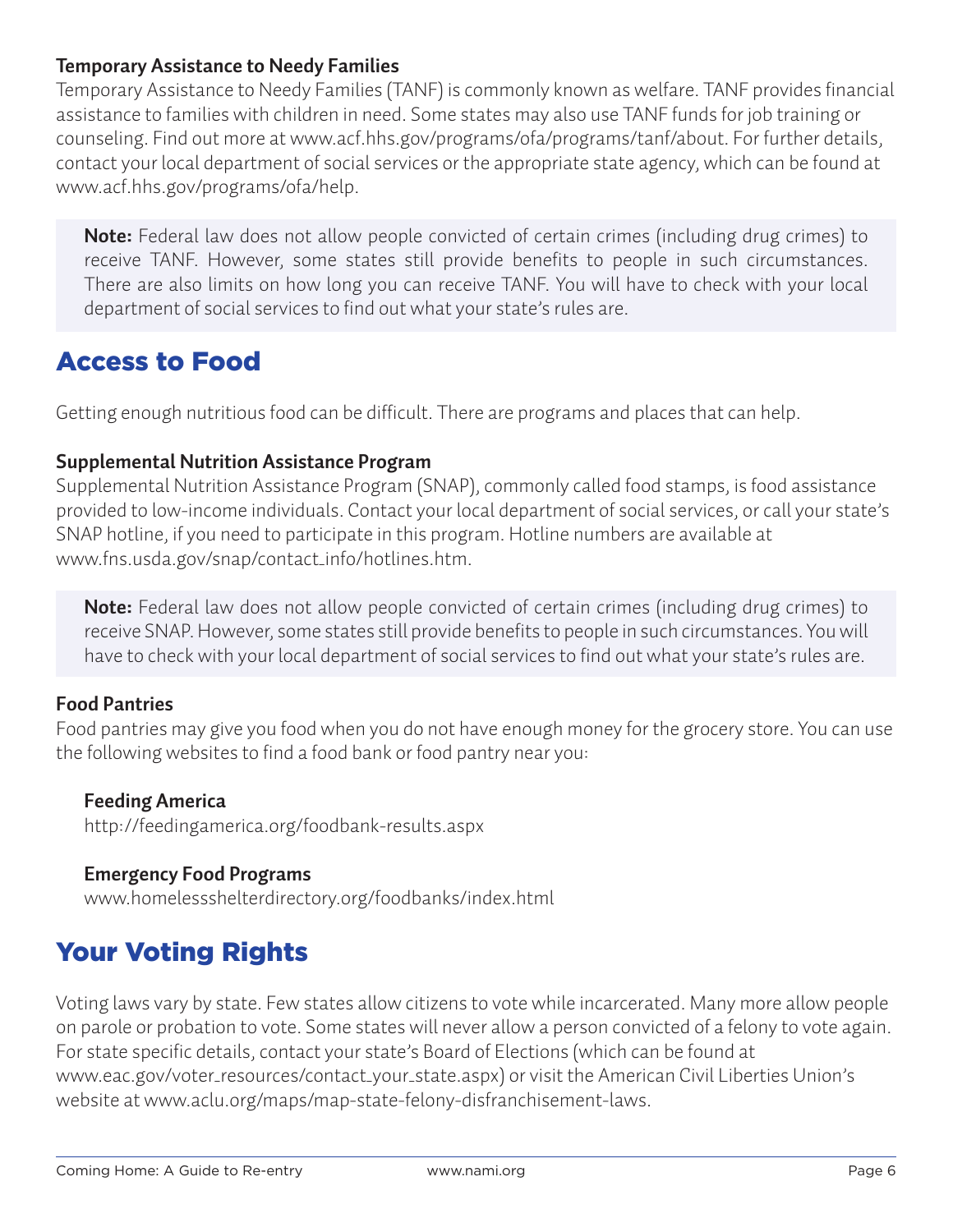## Pursuing an Education

Education is important to getting a job. Having a high school diploma or improving your reading skills can make it easier for you to get a job.

#### **High School Diploma**

If needed, there are programs to help you finish high school or get your General Educational Development (GED) certification. The GED is a way to earn a degree similar to a high school diploma. These programs vary by state, and you can find more information on your state's adult education programs by visiting the state department of education. Many states also offer programs to improve adult literacy. A list of these sites can be found online at http://wdcrobcolp01.ed.gov/Programs/EROD.

#### **College**

If you have a high school diploma or equivalent degree, you can apply to college to get additional education and there are programs to help pay for continued education. Find out more at http://studentaid.ed.gov/types. Please note that certain types of financial aid (such as Pell grants) are not available to you while you are incarcerated. You will become eligible again when you are released. Some convictions (such as convictions for certain drug crimes while on federal student aid) will delay your assistance or keep you from getting assistance even on parole. For details on student aid eligibility go to http://studentaid.ed.gov/eligibility/criminal-convictions.

## Finding a Job

Finding a job can be an important part of restarting your life. Information about career centers and job training programs in your area is available at www.servicelocator.org/ or by calling (877) US2-JOBS or (877) 872-5627. Employers get a tax break (the Work Opportunity Tax Credit) when they employ former prisoners.

#### **Listing an Arrest on Job Applications**

You should tell the truth if your employer asks about any arrests or convictions, even on an application form. However, in some states employers cannot ask about certain kinds of criminal records, such as arrests that are no longer pending. You can find out more about your state's labor laws by contacting your state department of labor, which is listed at www.dol.gov/whd/contacts/state\_of.htm.

### Taxes

Filing your taxes is a way to establish your income, which is important when you apply for an apartment or a loan. Even if you don't make enough money to have to pay taxes, you may be eligible for a refund. You can claim a refund up to three years later.

**Note:** This information only refers to federal taxes (taxes paid to the IRS). You may have to pay additional state or local taxes or be eligible for additional refunds.

#### **Information About Your IRS Account**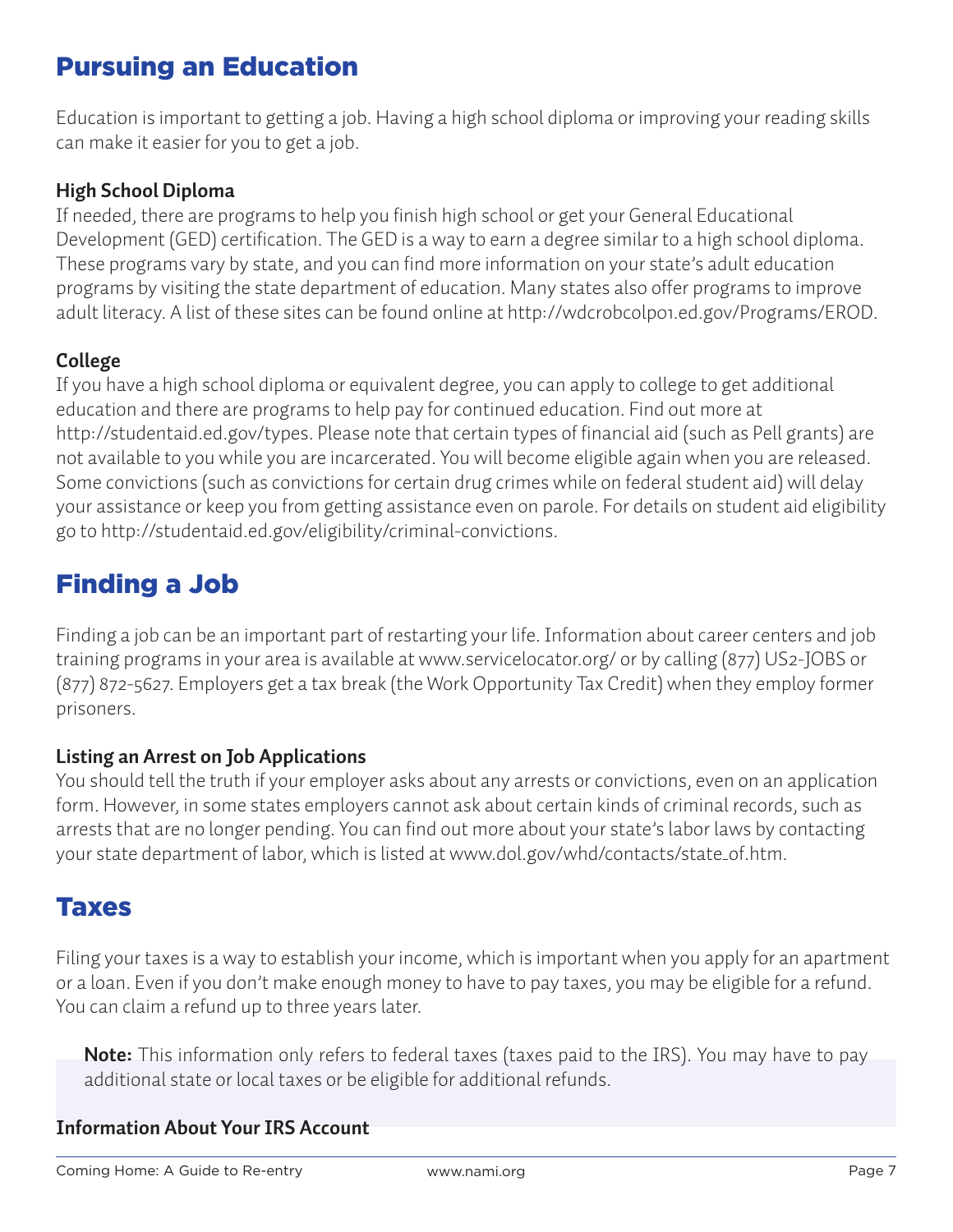If you have questions about your account or what you may owe, call (800) 829-1040. If you need copies of old income forms such as a W-2 or 1099, or you need copies of your old filed tax returns, you can call (800) 829-1040 or visit www.irs.gov. If you believe that you may have an outstanding debt, such as child support or a federal student loan, you should contact the Treasury Offset Program Call Center at (800) 304-3107 to find out about your account.

#### **Help Filing Your Taxes**

If you need help filing your taxes, there is free assistance available to you. Volunteer Income Tax Assistance (VITA) is a program in which IRS-certified volunteers help people file basic tax returns. To locate a VITA site near you, go to www.irs.gov and search for "VITA," or call (800) 906-9887. The American Association of Retired Persons (AARP) also provides taxpayer assistance to low- and middle-income people over 60. To locate the nearest AARP Tax-Aide site, call (888) 227-7669 or use the Tax-Aide Locator at www.aarp.org. Certain software companies offer their tax preparation software for free to people who file their taxes electronically (e-file). These software programs are available through the IRS website. To find out more, visit www.irs.gov/freefile.

#### **If You Owe**

You should still file your taxes, even if you cannot pay what you owe. To find out about payment options or set a payment plan visit www.irs.gov/Individuals/Payment-Plans,-Installment-Agreements or call (800) 829-1040.

#### **If There is a Problem**

If you have a dispute with the IRS, help is available. Low-Income Taxpayer Clinics (LITCs) help low-income or limited-English-speaking taxpayers with IRS issues, including audits and appeals. To find an LITC near you, please visit www.irs.gov/uac/Low-Income-Taxpayer-Clinics. The Taxpayer Assistance service is your advocate at the IRS and is there to help you resolve your IRS problems. Call toll-free at (877) 777-4778 or go to www.taxpayeradvocate.irs.gov.

## Fees Related to Incarceration

In addition to restitution (money you pay to make up for your crime), many states impose additional fees relating to a person's time in the criminal justice system. This can include fees from your arrest or to pay for your community supervision (parole). If you do not pay them, you may be in violation of your parole.

## Child Support

Even if your income changes because you were incarcerated, you still have to pay child support. You may even have to pay as much as before. You will need to contact your state's child support enforcement agency to find out what you owe and what action will be taken against you in case of non-payment. Those agencies can be found online at www.acf.hhs.gov/programs/css.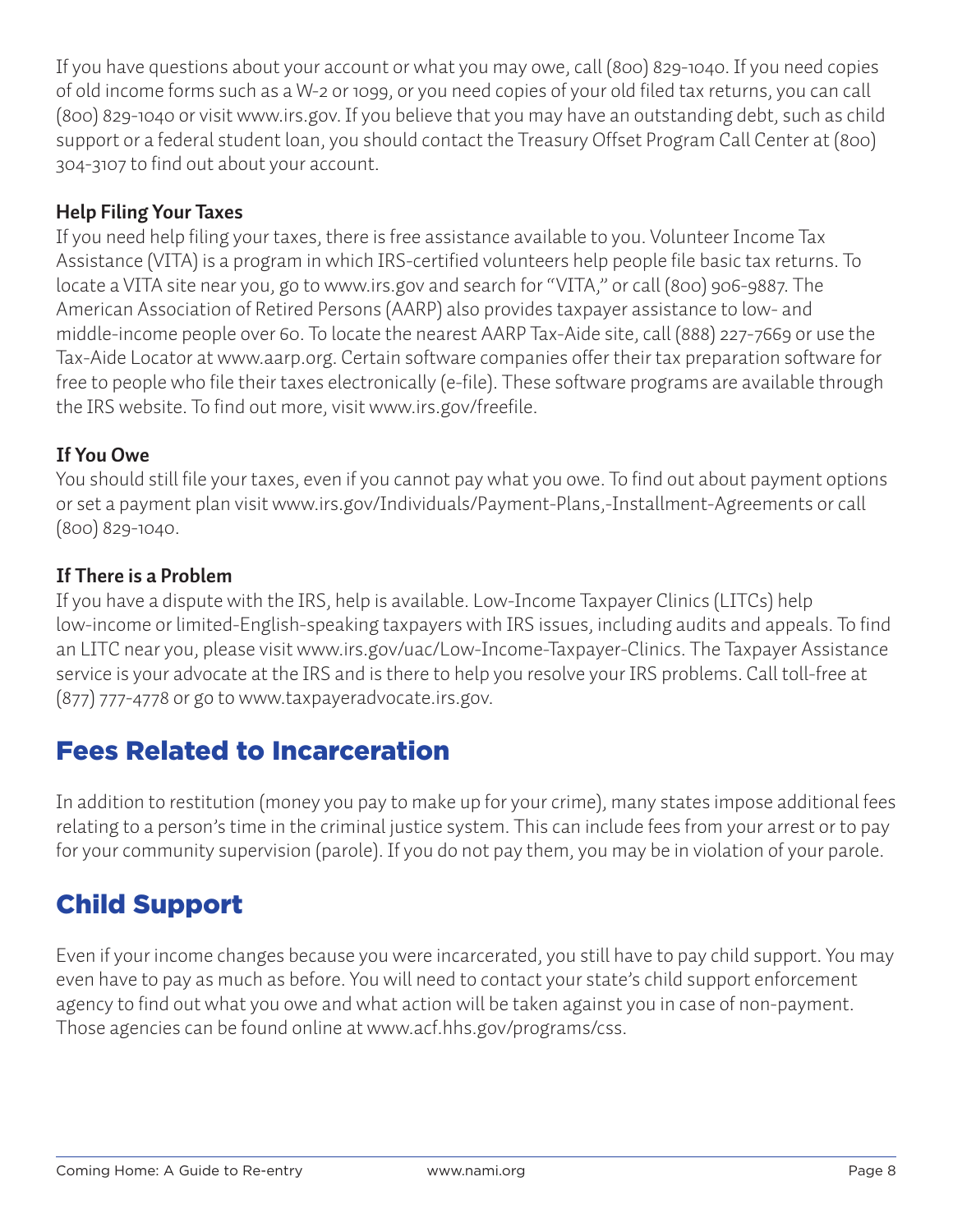## Moving to a Different State

You may be released into a state where you don't want to live. If that is the case, you can apply to transfer your supervision (parole) to another state. If you intend to be out of your home state for more than 45 days, you will have to transfer your supervision to the state where you will be. The rules about when and how people on parole can move from state to state are governed by an agreement called the Interstate Compact, which is negotiated by the Interstate Commission for Adult Offendor Supervision. For more information, visit www.interstatecompact.org/About/NavigatingtheCompact.aspx.

## Service Members and Veteran Support

People who have served even one day in the military or National Guard may be eligible for additional help from the Department of Veterans Affairs (VA). The VA can help veterans with compensation, health care, education, housing and other needs. You can find more information about the services they offer at the VA website, http://benefits.va.gov/benefits.

The VA provides specific assistance for veterans leaving incarceration, which you can find out more about here: www.va.gov/homeless/reentry.asp. There are state-by-state resource guides for veterans leaving incarceration, which can be found at www.va.gov/homeless/reentry\_guides.asp.

#### **You Should Know**

While you are incarcerated, your VA benefits could be limited or even suspended. When you have 30 days or less until your release day, you can apply to restart your benefits. To do so, you should inform the VA of your anticipated release date, scheduled by your parole board or similar agency. The VA must be notified within one year of your actual release. If there was an overpayment in your benefits (full benefits were paid to you more than 60 days after you were incarcerated) you will have to repay the VA the full amount before you can begin receiving benefits again. For more information, contact the Veterans Administration or check out this fact sheet on the VA website, www.benefits.va.gov/BENEFITS/factsheets/misc/incarcerated.pdf.

#### **VA Phone Numbers**

- If you have questions about your benefits, call (800) 827-1000.
- If you have questions about your health care benefits, call (877) 222-VETS (8387).
- If you need to talk to someone because you are having problems adjusting to civilian life, you can call the Veterans Crisis Line, (800) 273-8255 and Press 1.
- If you or your family member is a combat veteran, and you need to talk to someone about your military service or difficulties in adjusting to civilian life, you can call the Vet Center Combat Call Center: (877) WAR-VETS or (877) 927-8387.

#### **Interstate Compact**

Military families have additional opportunities to help re-entrants move from state to state (supervised transfer from one state to another). More information can be found here at

www.interstatecompact.org/Legal/RulesStepbyStep/Chapter3/Rule31011.aspx.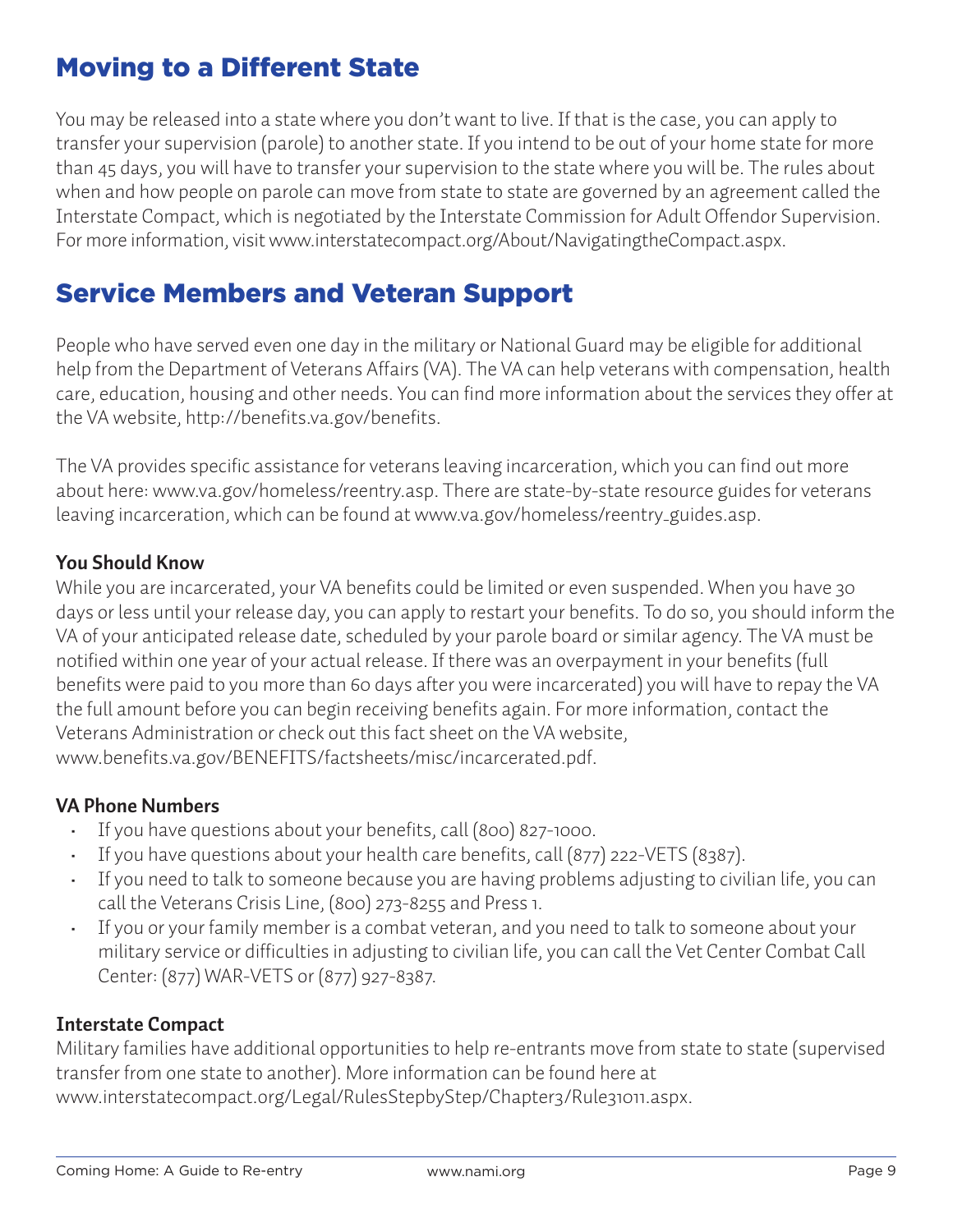## Getting Support for Mental Illness

There are organizations that provide support groups and education programs to individuals living with mental illness. They may also be able to help you get services in your area.

#### **NAMI (National Alliance on Mental Illness)**

NAMI helps with access to mental health services, treatment and support. NAMI also offers support groups and education programs for people living with mental illness and their families. To learn more about NAMI programs, visit www.nami.org/local.

#### **Depression-Bipolar Support Alliance (DBSA)**

DBSA seeks to provide hope, help, support, and education to improve the lives of people living with mood disorders. DBSA offers peer support groups and helps individuals and families connect to needed resources. You can find your DBSA chapter/support group at

www.dbsalliance.org/site/PageServer?pagename=peer\_support\_group\_locator.

#### **Mental Health America (MHA)**

The goal of MHA is to inform, advocate and enable access to behavioral health services for every American. To find an MHA affiliate, visit www.mentalhealthamerica.net/go/searchMHA.

## Getting Support for a Substance Abuse Condition

If you have a problem with drugs or alcohol, you are not alone. Seventy percent of all incarcerated individuals living with a mental illness also have a problem with substance abuse<sup>iii</sup>. If you are in a similar situation, you need to get help. Doing so is one of the best things you can do for your health and to keep yourself out of jail.

#### **Narcotics Anonymous (NA)**

NA helps people with drug problems (including alcohol) live drug-free lives. This free program provides help and support from other people who are drug dependent. To find a meeting, visit www.na.org.

#### **Alcoholics Anonymous (AA)**

AA helps people with drinking problems move into recovery. This free program provides help and support from other people who abuse alcohol. To find information on a meeting, visit www.aa.org.

Your corrections agency may have additional programs for drug or alcohol treatment. Your parole officer may able to help you get into one of these programs, if they are available.

## Other Resources for Re-entry

• The Re-entry Policy Council of the Council of State Governments has compiled a resource list for people re-entering society after incarceration. It contains information about various federal programs and the general rules of each, as well as how to contact the federal agencies that operate those programs. It is located at http:// tools.reentrypolicy.org/benefits\_chart. There is also